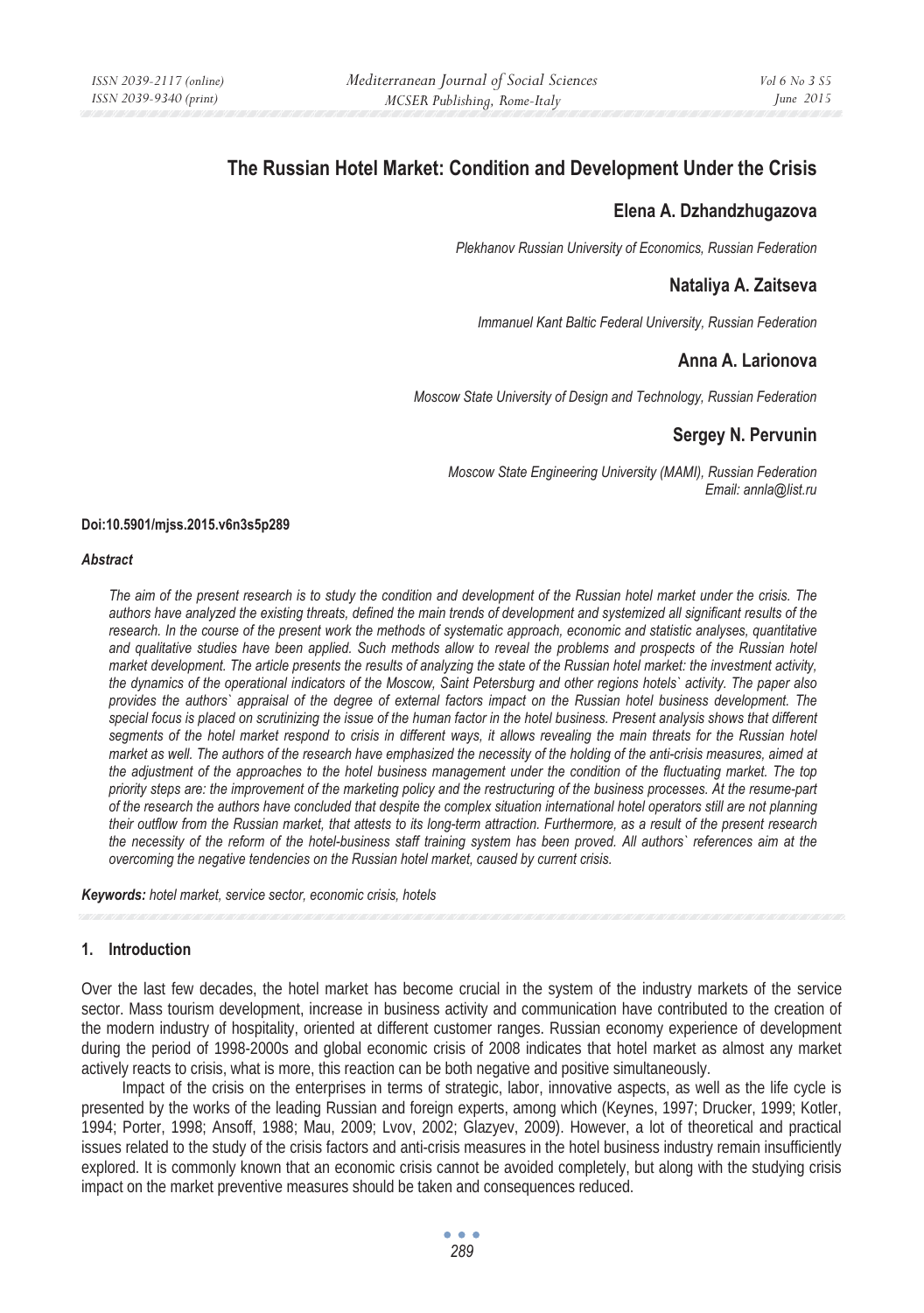## **2. Literature Review**

The state and development of the hotel market under the crisis has been investigated by Russian and foreign researches, anti-crisis measures have been taken as well.

As a result of the study of the reaction of the Spanish hotel sector to the financial crisis of 2008 (Alonso-Almeida & Bremser, 2013) it was found out that its impact on the hotel business had been stronger than in other industries. This paper offers an increase of expenditures for the hotel marketing and points that cost-cutting measures lead to the decline in demand. The articles (Campo & Yagüe, 2014; Ivanov & Mayorova, 2014) also highlight the positive impact of the marketing tools usage on the hotel business efficiency. The study of the process and marketing innovations (Nicolau & Santa-María, 2013) and novelty in tourism (Thomas & Wood, 2014) has revealed that they have the greatest positive impact on the hotel market. The article (Chen, 2011) presents the results of the research of the Taiwan hotels reaction on crisis in 1999, 2001 and 2003 years. The author concludes that the development of the international tourism has the greatest impact on hotel sales and profitability. The problems of the sustainable tourism development in the European market are reviewed in the article (Olli, 2013).

Assessment of the impact of 2008 financial crisis on the Russian hotel market is presented in the works of Zaitseva (2013) and Pecheritsa (2012). The basic models, mechanisms and instruments of anti-crisis management in the hotel business are offered in works of Ivanov and Volov (2010) and Dzhandzhugazova (2013).

The paper (Ivanov & Volov 2010; Dzhandzhugazova, 2014) notes that one of the main factors of the realization of the anti-crisis management in hotel business is staffing that requires the availability of properly-trained managers. The problems of formation of the staff managing system which is able to provide the formation of high personnel potential and involve staff in the innovative process are reviewed in (Nonano et al. 2005; Ghorbani et al., 2013; Dmitrieva et al., 2015).

The results of taking researches are the following: firstly, the reaction of the hotel business to crisis is different from region to region; secondly, the sources of the crisis phenomena stipulates a set of special anti-crisis measures; thirdly, up-to-date there are no systematic studies of the 2014 crisis impact on the Russian hotel market.

#### **3. Methods**

The key elements of the analysis are: demand, supply, level of competition, estimates, customer and other market practitioners' behavior. The aim of the analysis is to reveal the current state of the market and its perspectives, the main trends and problems, taking into account the crisis.

As a material for the article the authors used such sources of information as RF Rosstat materials, the real estate market surveys, analytical reports data (EY Company, 2015; JLL, 2015; Inflyatsiya v Rossii, 2015; SuperJob.ru, 2015), information, obtained as a result of independent research of the hotel market enterprises by means of observing and interviewing, as well as information contained in scientific and periodical literature.

In the course of research, the desk methods of investigation have been widely used. They allow assessing the potential and development opportunities of the Russian hotel market as well as to carry situation analysis of the main market players' behavior.

Methodological basis of the research has been formed both on traditional methods of quantitative and qualitative measurements, such as observation, comparative analysis, the method of expert evaluations and on special marketing methods, in particular, Conjoint analysis (CA). This method, based on logic of the joint analysis, allows determining the best configuration of anti-crisis hotel offer on the basis of existing and new hotel products and services, by comparing the key attributes of supply. The results of the research will enable to answer the key question-who is the winner and who is the looser among the hotel market players?

The question is raised, as the right steps concerning the management of the income of the different-price segment hotel enterprises are to be determined. The analysis of the previous crisis consequences shows that different segments of the hotel market respond to crisis in different ways, it means that demand has an equal reaction. Some hotel services keep demand on the stable or even increasing level. This fact proves the necessity of diversified and multivariate approach to the hotel market research.

# **4. Results**

#### *4.1 Hotel market: general condition*

Today, domestic hotel market is represented by more than 13 thousand of hotel enterprises. Its capacity is estimated at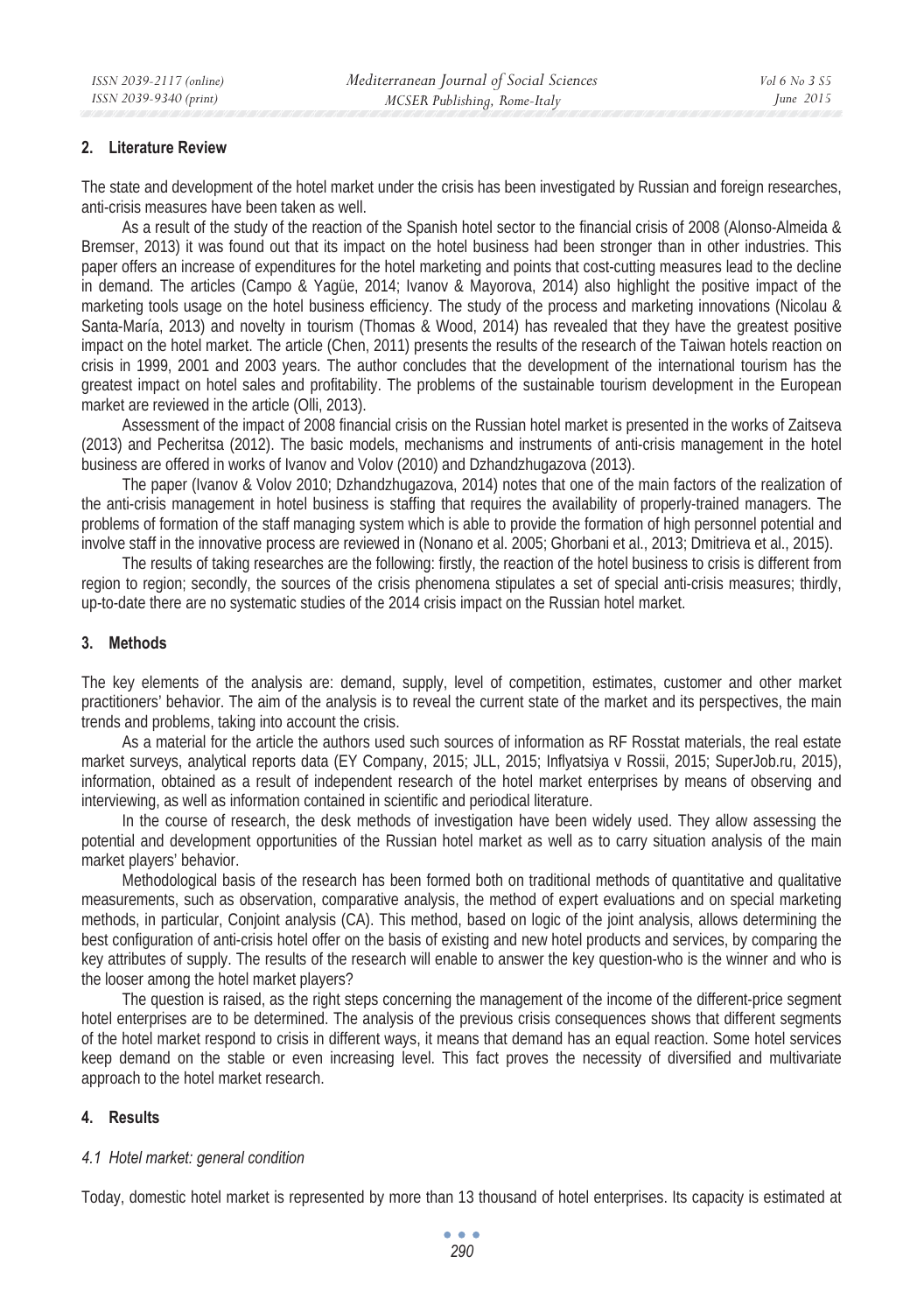300 billion rubbles. A larger share of the market (70%) is occupied by Moscow and Saint Petersburg, but regions' share is constantly growing.

The Russian tourist flow structure was reflected by the complex international situation. The amount of the Western Europe tourists reduced, but the amount of the Asian tourists did the opposite. But, as the tourists from Asia spend on accommodation services a third less than European and American ones, they still do not cover the decrease in revenue caused by the above-mentioned reduction.

Detailed study of the hotel market key trends shows that the room stock in 2014 increased basically at the expense of luxury segment hotels, though demand concentrated on the hotels of Midscale and Upper-midscale segments. Prominent international hotel operators are active as usual. Thus, during the years 2013-2014 37 new hotels were opened. With that, investment activity in the capital market differs from that of the regional.

In 2014 in Moscow Four Seasons Hotel (capacity of 180 rooms) opened its doors, 2 hotels-Mercure Moscow Baumanskaya (47 rooms), by Accor Group and Intourist Kolomenskoe (259 rooms), by Intourist Hotel Group were put into operation. Moreover, the offers concerning the construction of brand-new hotels near airports increased in number.

In 2014 4-stars Hotel Indigo St. Petersburg (119 rooms) was opened in St. Petersburg, also Park Inn by Radisson Pulkovo Airport, running by Carlson Rezidor Hotel was put into operation.

International operators found a record number of hotels in the regional hotel markets over the first quarter of 2014: 8 objects with capacity of more than 1500 hotel rooms, among them four hotels (each with capacity of 900 hotel rooms) were put on line in preparation for the Olympic Games in Sochi. The hotels of Upper-midscale segment turned to be in a better position. International hotel chains remain active regarding the new projects. Thus, the projects of such hotels as Courtyard by Mariott in Nizhny Novgorod (150 rooms, opening in 2015), Holiday Inn in St. Petersburg (180 rooms, opening in 2015-2016) and Hilton Garden Inn in Bryansk (160 rooms, opening in 2017) were claimed.

The current situation reflected on the development of the new projects, as a result, scheduled opening of four hotels with capacity of 2000 hotel rooms was transferred to the year 2015. At once, all hotels under construction are planned to be put into operation, but new projects at an initial stage are to be conserved.

In spite of the complex situation international hotel operators still are not planning their outflow from the Russian market. It attests to its long-term attraction.

Russian brands are not actively promoted in the market, but hotel marketing has significant prospects, as more than 60% of Russian hotels operate under little-known brands. Of course, crisis continues to sour, and the hotel market is anticipating the hard times. Exactly this stresses the importance of systematic marketing research, the result of which will allow creating a program of development under crisis.

At the end of 2014, EY Company carried out studies devoted to the tendencies of the Russian hotel business development in the current economic climate. The participants were 65% of developers and 35% of hotel operators. Survey response identified that 63% of hotel operators had not changed their business strategy under the complex geopolitical situation and sanction pressure on the Russian economy, and only 37% of operators had conserved their development plans. The current situation and hotel development are estimated as rather stable. Thus, 33% of developers assess their business as profitable and 54% as stable. More than 60% of respondent operators and developers are planning to optimize their expenses and run business more efficiently.

It should be mentioned, that the 2014-year-forecast predicts decrease in tourists' flow, and in income of Russian citizens. But the conditions in the hotel market are less alarming in comparison with other markets, especially with the catering market, where demand is to be reduced almost twice.

#### *4.2 Operating results of the hotels' activity*

Analyzing the negative tendencies' impact, it is important to realize that different segments of the hotel market respond to crisis in different ways. In particular, the hotels of the Luxury segment turned to be in more complex situation than those of the Midscale segment.

As mentioned above, a larger share of the Russian hotel market is occupied by Moscow and St. Petersburg, thereafter, exactly this share is influenced by crisis in a higher degree than others. Let's analyze the changes in the operating results of the hotel activity in Moscow and St. Petersburg . The data is presented in Table 1 and Table 2.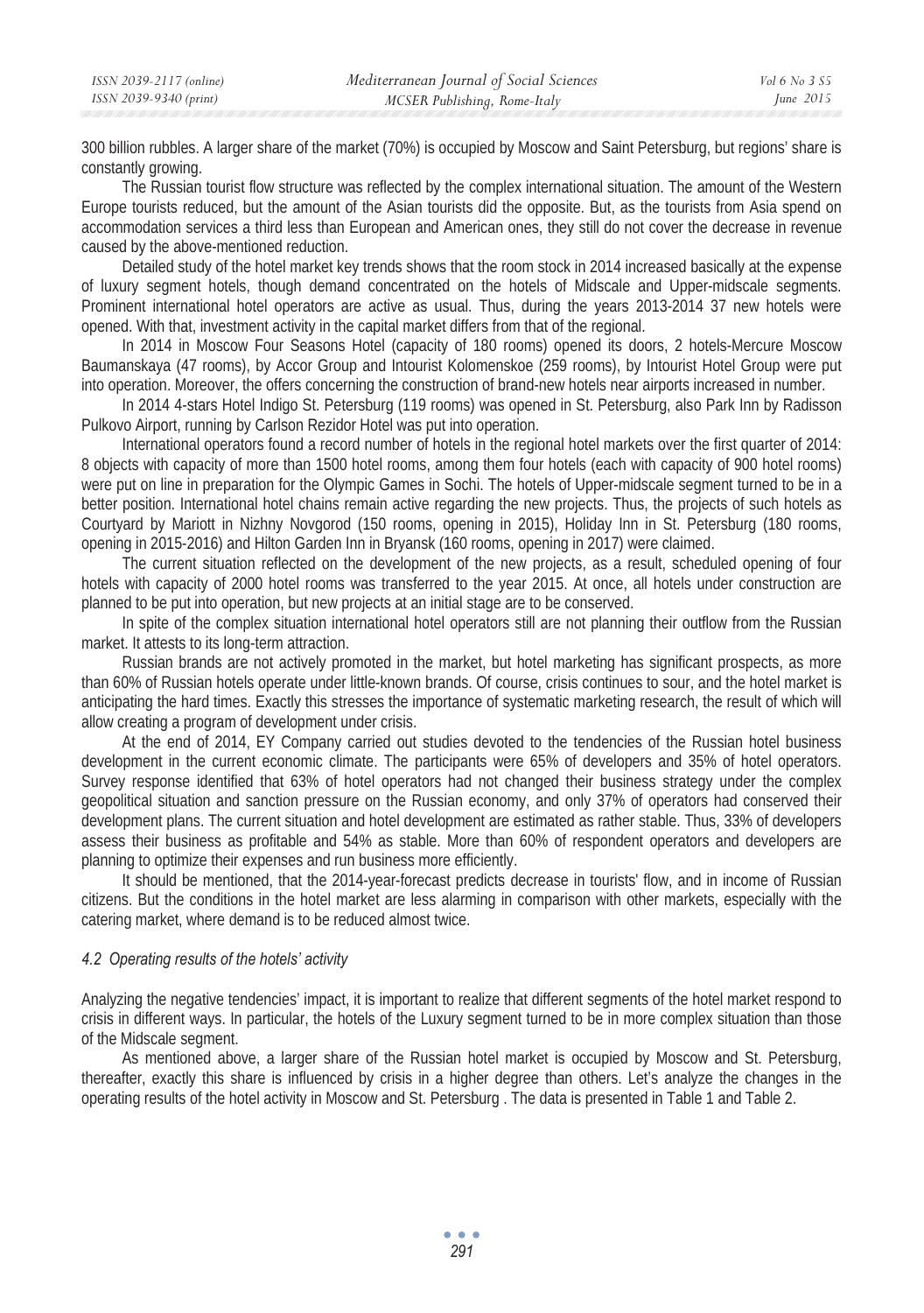|  |                                        |  |  |  |  |  |  | Table 1. Dynamics of Average daily rate (ADR, P), Revenue Per Available Room (RevPAR, P) and Occupancy Rate |  |
|--|----------------------------------------|--|--|--|--|--|--|-------------------------------------------------------------------------------------------------------------|--|
|  | (Occ, %) in Moscow for 2013-2014 years |  |  |  |  |  |  |                                                                                                             |  |

|                |       |       | ADR. P          |      |      | RevPAR, P       |      | Occ, % |        |
|----------------|-------|-------|-----------------|------|------|-----------------|------|--------|--------|
| Hotel segments | 2013  | 2014  | Rate of growth, | 2013 | 2014 | Rate of growth, | 2013 | 2014   | Rec.   |
|                | year  | vear  | %               | vear | vear | %               | year | year   |        |
| Luxury         | 13000 | 12610 | 97              | 8464 | 7910 | 93.5            | 66   | 61.8   | $-4.2$ |
| UpperUpscale   | 9800  | 10000 | 102             | 6400 | 5951 | 93              | 68   | 59     | $-9$   |
| Upscale        | 6100  | 6000  | 98.4            | 4650 | 4000 | 86              | 73   | 65     | -8     |
| UpperMidscale  | 5900  | 5580  | 94.6            | 4050 | 3850 | 95.1            | 70   |        |        |
| Midscale       | 4500  | 4200  | 93.3            | 3260 | 3000 | 92.0            | 70   | 69     | -      |

The results of the research point to reduction in the operating results of the hotels` activity in 2014 in comparison with 2013.

Hotels of Luxury segment do not demonstrate the features of drastic fall in operating results, although, it is a first time after the financial crisis of 2008-2009, when RevPAR and Occ indicators show negative index. Four Seasons Hotel is not taken into account, as its impact on the market is to be rated only in 2015. Luxury segment clients` income stays at the pre-crisis level. Therefore, the conclusion is that demand on luxury hotel services is constant and not influenced even by crisis.

Upscale and UpperUpscale segments have faced a significant decrease in demand. This situation is due to the characteristics of the hotels of this segment: most of the objects have a high capacity. Among the Moscow hotel market this segment is the most competitive. In our opinio<sup>n, th</sup>is competition is rising: among number of projects Mariott (234 rooms) plans to open a hotel on Novy Arbat. In 2015 UpperUpscale segment is waiting for the decrease in ADR index.

The fall of Occ index is caused by the decline in business demand and business trips. Middle class, whose income is influenced most by the crisis represents the main part of the hotel residents. UpperUpscale hotels depend on tourist's groups. It will be difficult for the hotels of present segment to regain their operating results in 2015.

It should be mentioned, that only Midscale segment presents stable Occ index, as these hotels have stable demand on their accommodation.

Russian tourists represent the largest part of the hotel residents. Midscale hotels have a less room stock, that in combination with central location, good quality brand and full range of services contribute to crisis-resistance of this segment. Let us analyze the situation in the St. Petersburg hotel market.

|                |       |       | ADR. P          |      |      | RevPAR, P       |      | Occ. $%$ |      |
|----------------|-------|-------|-----------------|------|------|-----------------|------|----------|------|
| Hotel segments | 2013  | 2014  | Rate of growth, | 2013 | 2014 | Rate of growth, | 2013 | 2014     | Rec. |
|                | vear  | vear  | %               | vear | vear | %               | vear | vear     |      |
| Luxury         | 11000 | 10000 | 90.9            | 5500 | 4600 | 83              | 55   | 48       |      |
| UpperUpscale   | 7800  | 7000  | 89.7            | 4400 | 4100 | 93.2            | 60   | 55       | $-5$ |
| Upscale        | 5000  | 4700  | 94.0            | 3000 | 2850 | 95.0            | 60   | 60       |      |
| UpperMidscale  | 3900  | 3780  | 96.9            | 2740 | 2550 | 93.1            | 68   | 64       | -4   |
| Midscale       | 2800  | 2843  | 101.5           | 1950 | 1830 | 93.8            | 69   | 62       |      |

Table 2. Dynamics of Average daily rate (ADR, P), Revenue Per Available Room (RevPAR, P) and Occupancy Rate (Occ, %) in St. Petersburg for 2013-2014 years

The rising competition has a negative impact on the operating results of the Luxury hotels. Four Seasons Hotel was run into operation under the condition of a strong competition. Summit G20 taking part in September 2013 served as a ground for fluctuations of hotels` activity operating results. This event caused a rapid growth of tariffs in all market segments, thus, RevPAR index for September 2013 was 74% higher compared to September 2012.

UpperUpscale hotels have the same tendencies as Luxury, but the pace of the index change is slower. For instance, Occ index of the UpperUpscale segment in London and Paris exceeds 80%, in Budapest, Vienne, Prague, Venice makes up more than 70%. Upscale hotels try to keep the occupancy rate at the stable level. Occ index remains at the level of 2013 due to the growth of internal tourism. It is worth mentioning that operating results of the Upscale hotels` activity are more effective than those of the hotels of upper segments (in comparison with 2013). Midscale hotels have the best operating results. Only this segment shows a positive dynamics of ADR in rubles.

Thereby, crisis has made a negative impact on the St. Petersburg hotel market. However, some positive aspects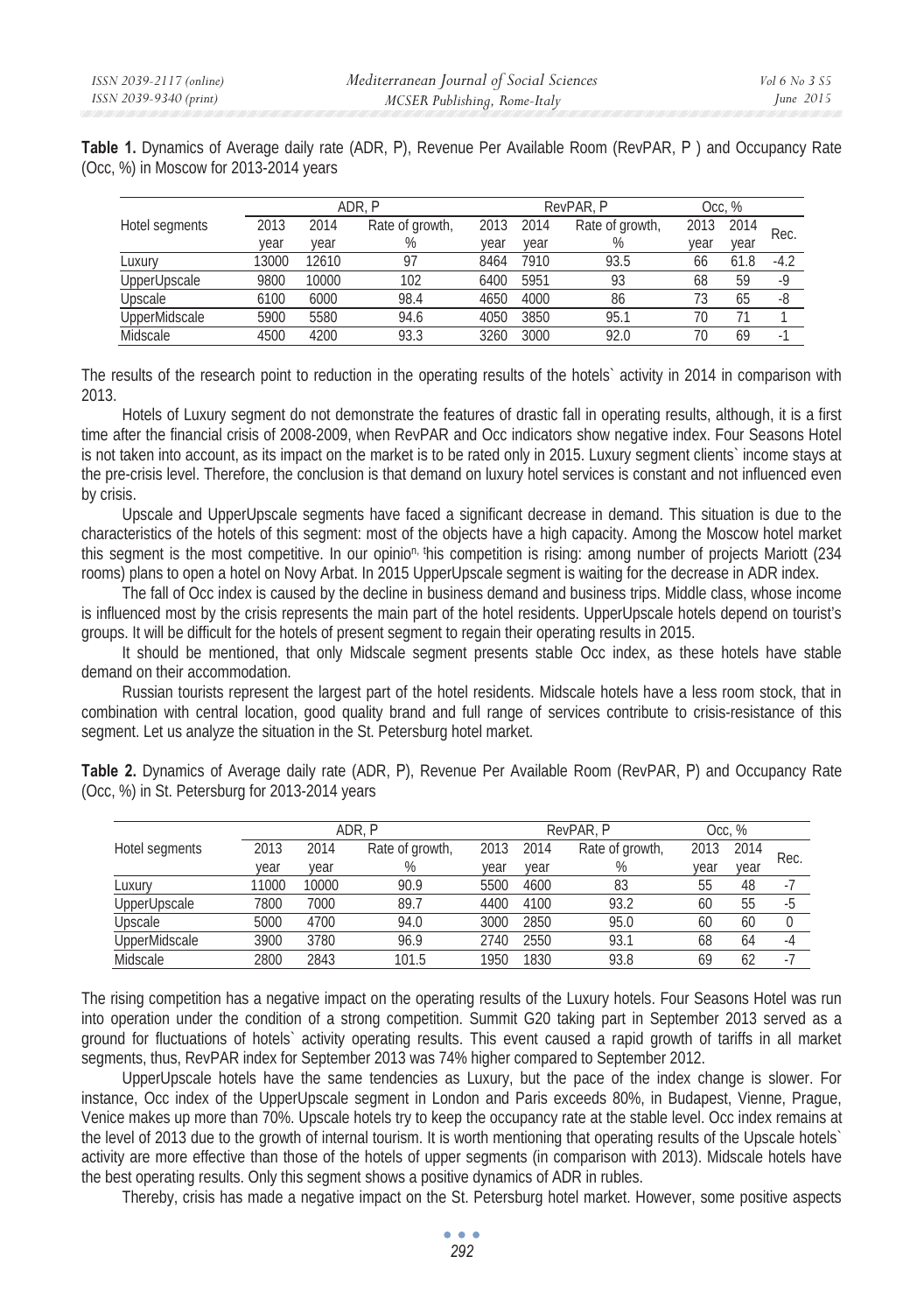| ISSN 2039-2117 (online) | Mediterranean Journal of Social Sciences | Vol 6 No 3 S5 |
|-------------------------|------------------------------------------|---------------|
| ISSN 2039-9340 (print)  | MCSER Publishing, Rome-Italy             | June $2015$   |

should be noted. Though 2014 tourist season was uneasy, yet it brought a leadership to St. Petersburg as the main sightseeing direction in Russia. The level of incoming tourism has reduced; the number of Chinese tourists has increased by 10-15% in contrast to the tourists from the USA. The volume of internal tourism has raised by 40-45% during the period of the ruble's decline; most Russians have preferred vocations in Russia than abroad.

The situation in the regional hotel markets is ambiguous. For Sochi, for instance, hosting of such event as Winter Olympic Games was the turning point in the developing of the hotel business in this region. All the room stock of the mountain cluster had been booked to the October 2014. The New Year vocations of 2015 brought 90% occupancy rate to the Sochi hotels, but the Occ index from January to August did not exceed 25%. Another Russian city, hosting a largescale event in 2013, is Kazan. Kazan hotel market faced a rapid growth in 2013. But Occupancy rate in 2014 was 47% altogether that is 13% lower than in 2013. It is the consequence of the oversupply. Hotel holders and managers are forced to operate flexibly with the tariff rates to keep Occ index on the stable level. Unfortunately, the object of their competition is price, not service quality.

Novosibirsk is one of the tourist's centers in the Asian part of Russia. Novosibirsk is the third largest city in Russia (after Moscow and St. Petersburg), but the number of hotels in this city is only on the sixth place. Midscale hotels amount is twice less than, for instance, in Yekaterinburg. The Midscale Occ index is about 55-60%. Domestic business tourists form the basic demand (85%). Novosibirsk hotels still do not review their pricing policy despite the demand reduction-the rates for accommodation remain at the previous-year level. But, taking into account the opening of the Domina Hotel (207 rooms), Park Inn Hotel (150 rooms), Ibis Hotel (208 rooms), the hotel market can face a strong tariff competition in 2015.

All famous hotel chains in Russia have already encountered with the cutback of the hotel revenues. Thus, the Rezidor Hotels Group in its third quarter reporting fixed a 15,2% decrease in RevPAR index in Russia (it is twice more than in the second quarter-7,7%). All the rest European countries, except Ukraine, had a positive RevPAR index. The worsening of the financial positions is linked with the complex political situation in Russia. Accor-brand hotels had a 5% decrease in RevPAR index for the last 9 months of the 2014. The senior management of the company points that a larger share of the hotels operates in Midscale segment that is a priori a less vulnerable direction. Cutback in revenues and occupancy rate is actual mostly for Moscow and St. Petersburg, the situation in regions almost has not changed (Gerashchenko & Mertsalova 2015).

Thus, the analysis of the hotels' activity in regions showed that the Luxury segment is the most vulnerable and dependent on demand.

#### *4.3 Labor recourses*

The Russian hotel market even under the condition of crisis continues to develop in the direction of good-quality supply, though the current situation affects. A significant part of the problems of the hotel business is related to the labor resources. In spite of the increasing role of the service sector in the world economy, the prestige of work in this area is still not high, according to many researchers. It reflects the students` choice of forms of education, professions and directions of training. Most people nowadays choose high education, when there is a lack of labor resources in this area. Besides the unpopularity of the work in present sphere, the level of the salary in the regions is lower than the average level. So the question is: how to hold available hotel staff in the conditions of the limited benefits.

All these factors made a negative impact on the professionals and beginners' loyalty towards their employers. The consequence is a fast turnover of the staff in the hotel sphere, especially among room stock and catering services. So, the additional expenses are spent on the selection and training of the personnel. Yet it does not guarantee the providing of the good-quality services.

#### **5. Discussion**

As a result of taking research it was found out that current situation should not be considered as a negative, as over the last 10-15 years the hotel market has been stable, but the future threats should be taken into account. In current situation, we have identified a number of negative tendencies and offered anti-crisis measures:

*Nonuniform fall in demand on the hotel services in different price segments-maximum in Luxury and minimum in Midscale.* As a priority task for the overcoming of the negative consequences of the accommodation demand diversity in different price-segments can be a policy, directed at the activation of demand on Midscale services due to the attraction of Russian tourists from the regions. Certainly, these measures will require some rearrangement of the common direction of the hotel management and marketing. Though, the losses in income owing to the Luxury segment guests` outflow cannot be made up completely, in general, market activity will be saved. In our view, regional hotel markets need support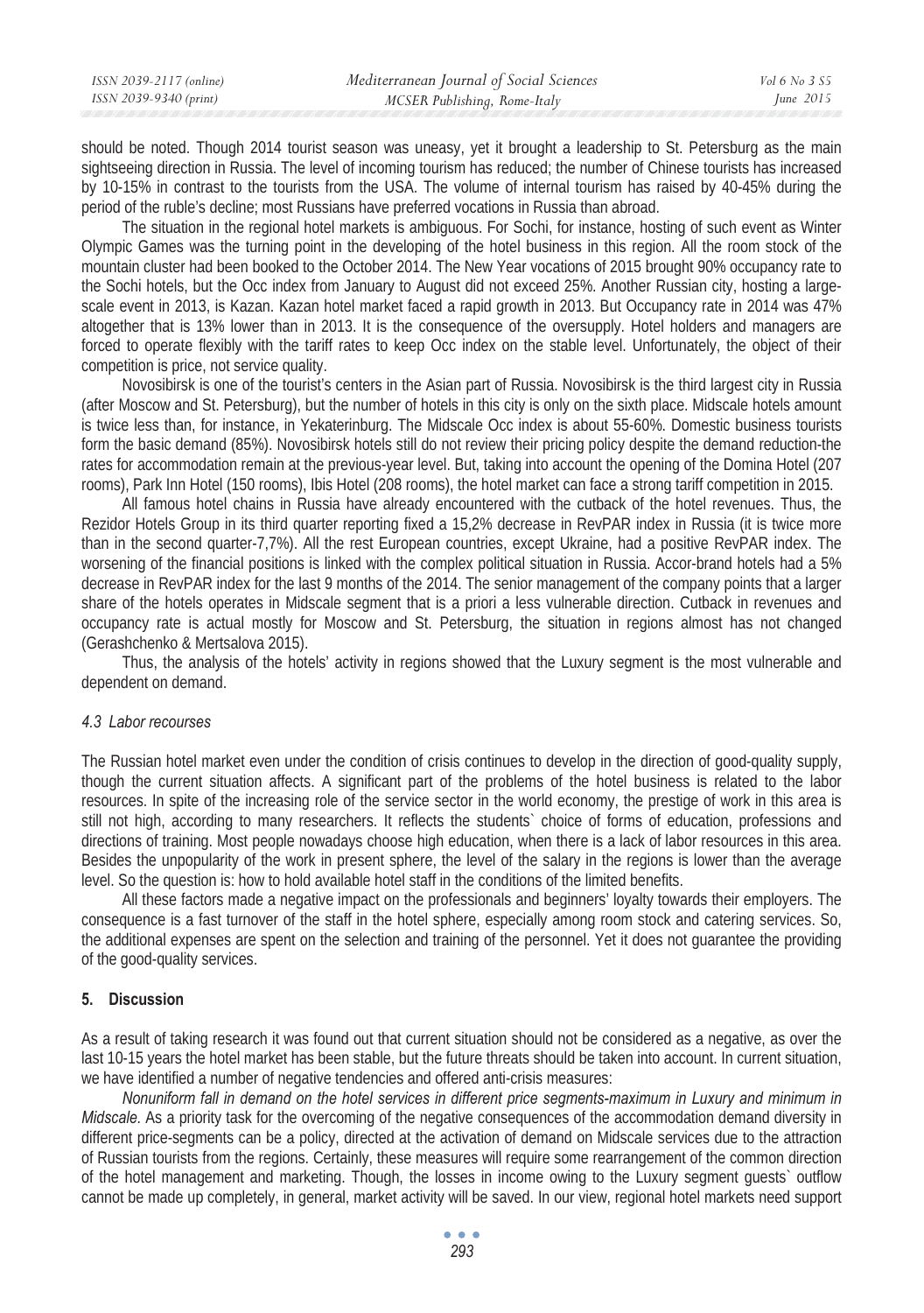on the federal and regional levels. For example, in November 2014 it was the first time then the Tourism Development Committee of St. Petersburg held professional working meetings and presentations of the tourist programs and hospitality services in St. Petersburg within the road show «Welcome to St. Petersburg». The development of youth and children's programs was given a special attention. It is innovative for St. Petersburg format of the event. From the one hand, it aims to the support of hotel business and tour operators, from the other hand, on the city promotion and attraction of new tourists.

*Decrease in revenues as a result of the decrease in Average daily rate.* In this case, by way of primary measures hotels may develop a wide range of the additional paid services, the sales of which will allow regulating hotels` revenues. Such offer can be based on the implementation of the sightseeing service for the residents that can be organized with the attraction of excursion offices, tourist's info centers and other partners of the tourist's market.

*Decrease in the investment activity in the hotel market.* The creation of the hotel infrastructure is financed mainly at the expenses of the borrowed funds. Their share in the total costs of objects is not less than 70%. Taking into account the fall in the investment activity, the problems of finance will become more critical, that can impact the tempo of the running of the new objects. Of course, the negative consequences of the outflow of the investors cannot be neutralized significantly, but they can be softened mainly due to the change of priorities. The matter is that even under crisis welldeveloped markets continue to grow, but this growth is irregular and depends on the segment. Therefore, it is necessary to distinguish new priorities, such as support of programs in the growing segments and delay in sectors with a slow growth.

*Ruble rate decline and increasing inflation.* The main factor, which determines the development of the negative tendencies in the beginning of 2014, was the reduction in foreign tourists' flow due to complex geopolitical situation, rapid ruble rate decline and inflation. The level of the gross profit was badly influenced by the inflation, increase in prices on imported goods and sanctions. Thus, the main problem in the hotel market is linked with the growth in expenses and fall in value of objects. Hotel business is characterized by a high-capital coefficient not only at the construction level, but at operational either. So, taking into account the share of the imported materials and difficulties in serving debt in foreign currency (in condition of the ruble cash flow) anti-crisis measures include reviewing the investment programs and cost optimization.

Fall in EBIT, NOPAT in the hotel business as a result of the decline in the operational results. With the remaining instability of the foreign policy situation, as well as continuing ruble rate decline, it can be forecasted that the negative dynamics of EBIT and NOPAT index will continue in 2015.

Drop in prices under crisis should not be considered as the only way to gain an increasing market share-it can be a serious mistake. Even inconsiderable fall in hotel revenues can make a negative impact on EBIT of the whole business. In this regard it is necessary to reassess the ratio of costs and revenues. Almost every hotel under favorable environment has formed business-spheres with a low level of efficiency, where the cut in expenses is a justified step that will not lead to the negative after-effects. The effectiveness of the operational activity can be improved by means of restructurization:

- − reduction in hotel participation in marketing events with low efficiency-for instance, in exhibitions with low return;
- − increase in the share of own distribution channels, reduction in the share of the mediators and overall costs of distribution;
- − growth in residence profitability;
- − increase in degree of integration of all departments, that sell hotel services: reservation department, sales department and reception.

*Destabilization of the Russian tourist's market in 2014.* Shaky situation in the tourist's market caused by mass bankruptcy of tour operators needs cardinal revision of the partnership programs between hotels and travel agencies. Russian hotels have to turn to the east and cooperate with tour operators, who will attract tourists from China, India and other Asian countries aimed at partnership with Russia. To activate the partnership programs, hotels need to set new marketing policy and strategy adjusted for continued sanctions and fall in tourist's flows from Europe and the USA.

*Shortage of the hotel staff.* The result of the above mentioned threats (decline in demand for hotel services, decrease in investment activity in the hotel development and others), and deterioration of overall macroeconomic situation in the country is the turn of the labor market from the «employee market» to «employer market». In 2013 on the basis of recruiting portal, on the average, one vacancy in a hotel business accounted for one candidate's resume, then in 2014 the number of resumes per one vacancy already increased to 3,7. The data for the first months of 2015 has not been provided yet, but, this research observe the increase in the number of the resumes. However, the increase in the number of the job seekers has not solved the problem of the labor recourses. Just as a qualified staff lacked then, so it is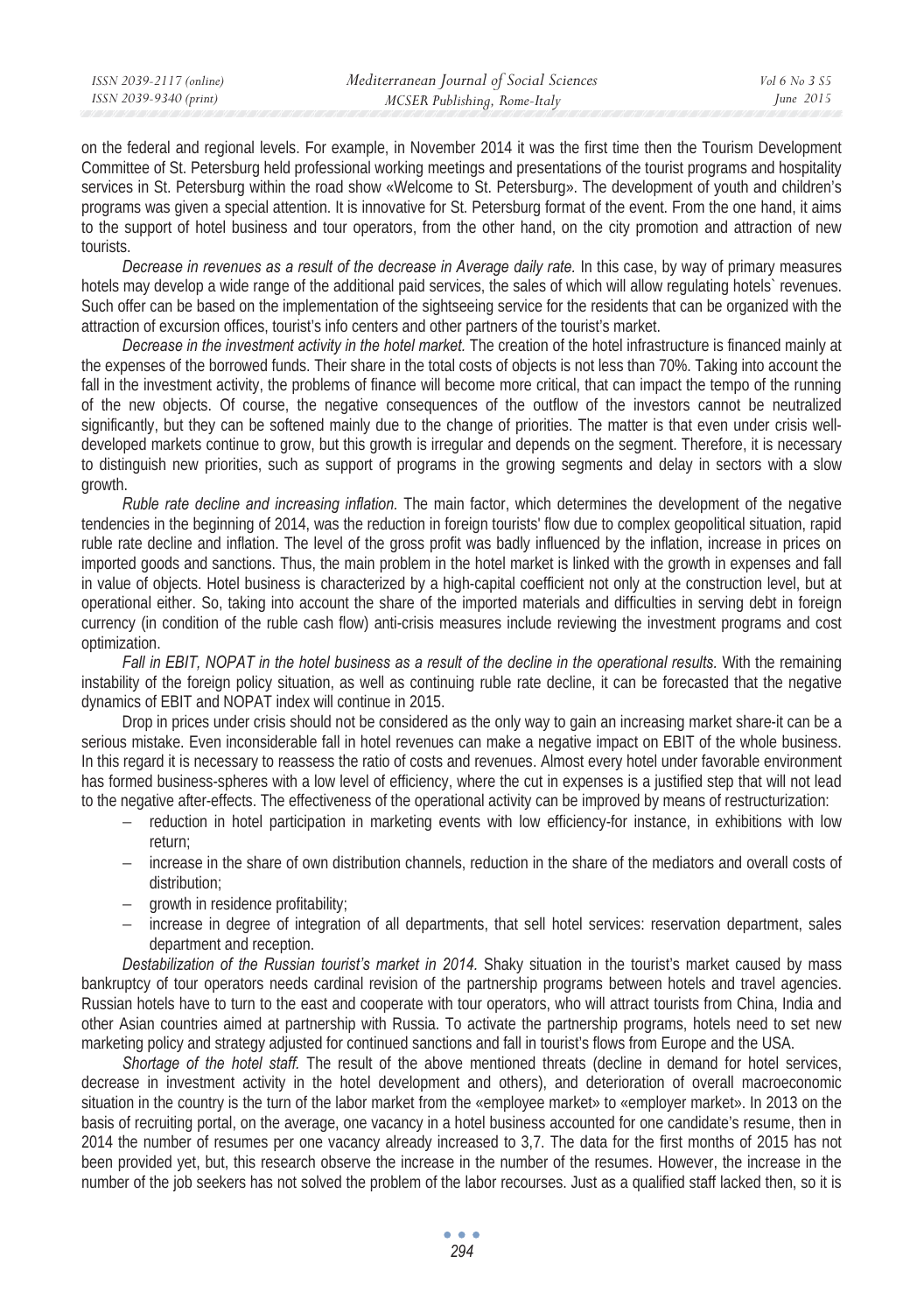| ISSN 2039-2117 (online) | Mediterranean Journal of Social Sciences | Vol 6 No.3 S5 |
|-------------------------|------------------------------------------|---------------|
| ISSN 2039-9340 (print)  | MCSER Publishing, Rome-Italy             | June $2015$   |
|                         |                                          |               |

in deficit now as well. The core of the problem is that in late 2014-early 2015 with the numeral increase in the number of candidates for available vacancies, the qualitative increase was not observed. It means that the potential employees may be experienced and, thus, possess professional, but not personal competence. The ability to smile sincerely and in time, to find a way out of the conflict, sociability, stress-resistance: all these qualities are still in a shortage. To solve these problems, the whole system of the staff training should be changed-from the short-term programs to the educational programs of the colleges and universities. Professional standards, developed by professional community should become a basis for this activity.

*Negative impact of the financial position of the hotel enterprises on the staff recruitment.* Deterioration in the financial position of the hotel enterprises has led to the fact that they are less likely to apply recruitment agencies for the recruitment of the staff, even on senior positions. But there are still some problems. Firstly, the ability of the hotel senior management to control the work of the outsourcing companies is reducing. Secondly, with 2015-year changes in the migration policy regulations, the number of outsourcing company's quality offers becomes to reduce. A lot of companies, as a result of these changes in the labor market, have returned to he creation of their own services and more attentive preparation and promotion of own staff. In the current economic situation this way is considered as the most rational and, as a result, efficient.

*Low efficiency of management at all levels.* A modern hotel chief (from the line to the top manager) is downloaded with routine, solving of the problems with infrastructure, answering the inspector's claims, etc. Recruiting the managing staff, the hotel owners point to such core competencies as: the ability to set ambitious goals and to achieve them, enthusiasm, activity and other qualities that are important for any leader. But the prose of life is that now always these merits prove to be in demand. In the network business management system is based on the strict compliance of the norms and standards of the network. As a result, proactive and energetic employees lose motivation, adapting to routine. It reflects on the quality of their work and efficiency of the decisions. For the changing of the situation it is necessary to implement the programs of staff rotation and to improve the system of incentives in the hotel industry. The transition to the managing position in another chain hotel always means «way out of comfort zone», so it makes for the development of leadership qualities and managerial competencies on the whole. It is not the variant for the independent hotels. In their case it is necessary to give attention to the system of incentives. Granting of authority to a manager, proved his loyalty to a hotel and overgrown his level and setting of more challenging and ambitious objectives also contribute to the increase in the quality and effectiveness of the management system in the hotel.

*The necessity to change the system of staff training for hotel business.* As was mentioned above, almost a half of the graduates of the professional colleges are not going to continue working in this field. In this way, a significant part of the state budget is spent on the training of the staff for other industries. By now, catering, hospitality and tourism industries have developed a system of the quality corporate staff training on these specialties in the frame of additional professional programs. Under such programs the staff training is carried out in a short time-from 2 weeks to 6 months, depending on the profession and company's particular qualities. Herewith, the training is paid by the candidates themselves (trainees, job seekers) or by the interested company. In prospect, hotel business staff training will be carried out in two directions. Labor staff will be trained directly at the enterprises or at the industrial training centers within shortterm programs. Specialists and managers will be trained under the applied Bachelor system (the main system of education in Russia). This system involves the combination of theoretical and practical training in the field of future work within the educational practice. Thus, the staff training will soon meet the needs of the hotel market.

### **6. Conclusion**

The conclusion based on this research states that, despite the complex geopolitical and economic problems, the Russian hotel market is to be diagnosed as mature and stable. But its primary objects need systematic study and reasonable regulation.

Different segments of the hotel market respond to crisis in different ways. In particular, the hotels of the Luxury segment turned to be in more complex situation than those of the Midscale segment.

Conclusions and recommendations formulated in this study can be used in hospitality enterprises by means of implementation of anti-crisis measures and prevention of the negative crisis impact. One of the prospects for the further study of this topic is the comparative analysis of the features of crisis impact and realization of the anti-crisis management in the service sector. The result of such research will make a significant basis for the development of new directions of the research of the crisis impact on the enterprises development.